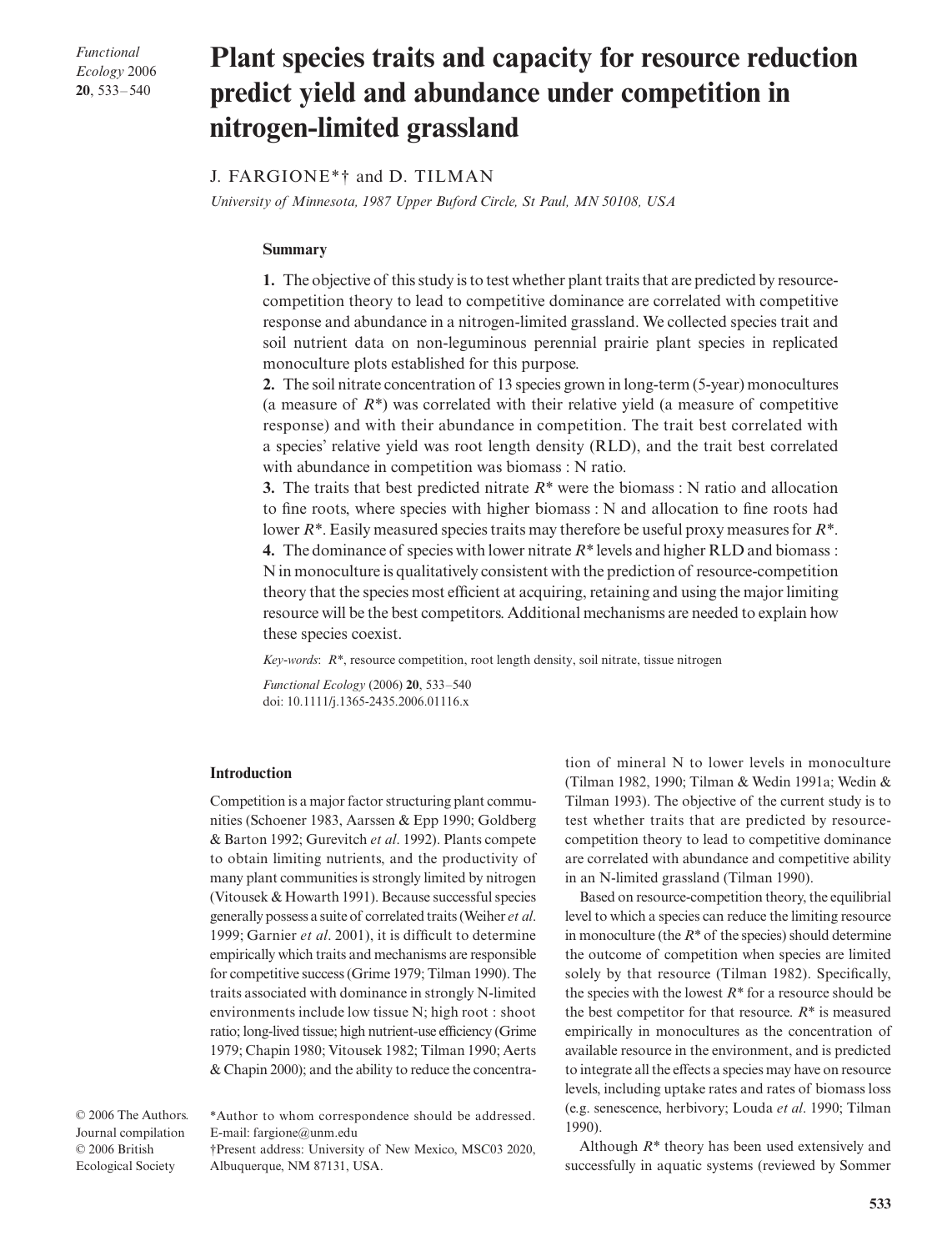**534** *J. Fargione & D. Tilman*

2002), there are few tests in terrestrial systems (Miller *et al*. 2005). Notable exceptions include work by Tilman & Wedin (1991a, 1991b); Wedin & Tilman (1990, 1993), where monoculture plots were established to measure *R\** for five grass species, and pairwise competition plots were established to determine competitive superiority. Soil nitrate concentrations in monoculture were used as a direct measure of *R\** in these N-limited field experiments. There were significant differences in *R\** among species, and the species with the lower *R\** displaced or greatly reduced the other species in competition over 5 years. Thus these experiments support resourcecompetition theory and the predictive ability of *R\** (cf. Harpole & Tilman 2006).

In this study, we measured *R\** for a diverse group of N-limited plant species to test empirically whether the *R\** values of competing species are correlated with their abundance, not in pairwise interactions, but in interactions among numerous species. Following the theory of Tilman (1982) and the experiments of Tilman & Wedin (1991a, 1991b), we measured *R\** as soil nitrate concentrations in replicate monocultures of prairie grassland species. Soil nitrate concentrations are a better index of exploitative competition for N than soil ammonium concentrations, because nitrate diffuses more readily and adsorbs to soil exchange sites less readily than ammonium. Soil nitrate concentrations are therefore relatively more sensitive to plant uptake (Tilman 1989; Tinker & Nye 2000) and relatively less sensitive to heterogeneity in soil-exchange capacity (Tinker & Nye 2000). Thus soil nitrate concentrations are less likely than ammonium concentrations to be confounded by covariation with factors unrelated to the strength of exploitative plant competition.

Many different plant traits can influence *R\** (Tilman 1990), and traits may be measured with differing degrees of ease and accuracy, raising the empirical question of which species traits explain the variation among species in  $R^*$ , and whether such species traits may be used successfully to predict variation among species in abundance and competitive ability. Specifically, it would be useful to develop proxy measures for *R\** that do not necessarily require the establishment of equilibrial field monocultures and that are more easily sampled than soil nitrate, which is notoriously variable in space and time (Robertson *et al*. 1988; Robertson & Gross 1994, Cain *et al*. 1999; Hook & Burke 2000).

We focused on traits associated with the production of root biomass and root length, and the efficient use of N. These traits were selected because existing theory and field work show they can influence *R\**. Tilman & Wedin (1991b) found that the competitively dominant species that most depleted soil nitrate also had high root biomass, as would be expected if high root biomass leads to high N uptake. Compared with root biomass, fine root length density (RLD: root length per volume of soil) might be an even better predictor of soil nitrate because fine roots are the organs responsible for most nutrient uptake. Theory (Tinker & Nye 2000) and laboratory experiments (Hodge *et al*. 1999; Robinson *et al*. 1999) suggest that species take up N in proportion to their RLD. Thus traits associated with the production of high root biomass and high RLD may be well correlated with *R\** and competitive ability.

Another factor that significantly influences *R\** is tissue N concentration, where species that can maximize the production of biomass per unit of limiting resource and minimize nutrient loss via senescence will have lower *R\** (Tilman 1990; Fargione & Tilman 2002). Biomass : N gives the amount of biomass maintained per unit N in the plant, and is one measure of the efficiency of N use. Biomass : N is also correlated with leaf longevity (Reich *et al*. 1997) such that species with high biomass : N will have long-lived tissues, which also will act to reduce *R\** (Tilman 1990; Fargione & Tilman 2002). Nutrient-use efficiency (NUE) is a related but distinct measure of the efficiency of nutrient use; here we present analyses using the more easily measured biomass : N. The NUE is defined as the amount of organic matter produced per unit N, and is influenced not only by biomass : N ratios, but also by tissue longevity and retranslocation efficiency (Vitousek 1982). However, because tissue longevity is highly positively correlated with biomass : N (Reich *et al*. 1997), biomass : N ratios may capture much of the variation among species in NUE.

In contrast to previous studies, we tested the hypotheses that *R\**-nitrate and species traits can predict competitive ability and abundance in mixed-species field plots. We used relative yield as a measure of competitive ability. Relative yield is defined as the ratio of a species' biomass in competition, divided by its biomass in monoculture; better competitors have higher relative yield. We used above-ground biomass in long-term plots planted with 16 species as our measure of abundance in competition. Because the measurement of *R\** assumes that populations are at equilibrium, we used data from two sources to calculate *R\**: a data set from short-term monocultures of 21 species (in their third growing season); and a data set from long-term monocultures of a more restricted set of 13 species (averaged over their fifth to ninth growing seasons).

#### **Methods**

## STUDY SITE AND EXPERIMENTAL DESIGN OF SHORT-TERM MONOCULTURES

This study was conducted at Cedar Creek Natural History Area, located on a glacial outwash sandplain 50 km north of Minneapolis, MN, USA. Fertilization experiments have demonstrated that N is the primary limiting resource in these grasslands (Tilman 1987). In the growing season of 2000,  $1051 \times 1$ -m short-term monoculture plots, five replicates of each of 21 nonleguminous prairie species, were established. We collected data in 2002, the experiment's third growing season. Prior to seeding, the ground was disked and treated with methyl bromide to eliminate the seed bank.

© 2006 The Authors. Journal compilation © 2006 British Ecological Society, *Functional Ecology*, **20**, 533–540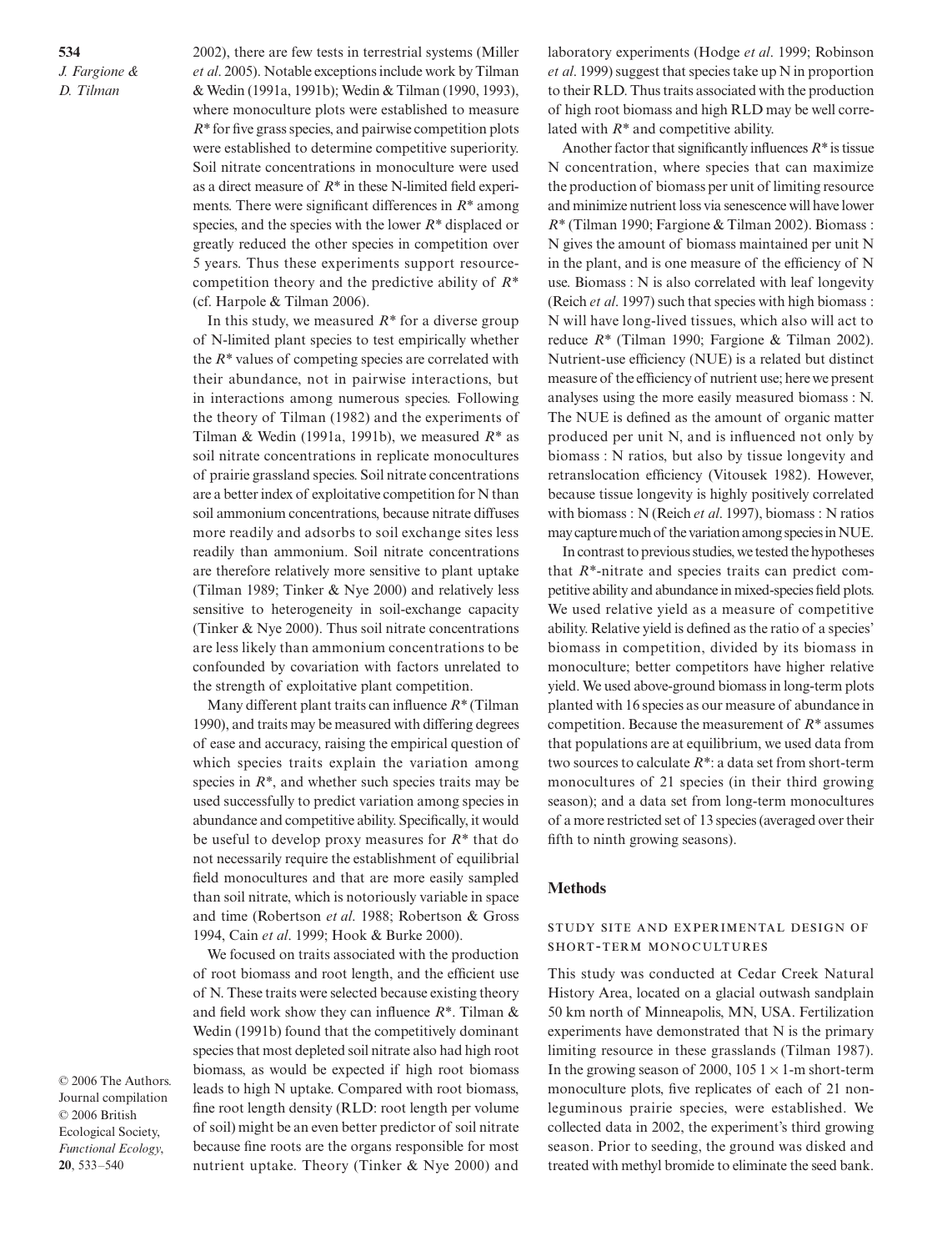**535** *Plant traits and species dominance* Because methyl bromide is also toxic to fungi, we inoculated plots with water that had been mixed with unsterilized soil and filtered through a 250-µm sieve of Nitex fabric to exclude weed seeds. This mesh was large enough allow the passage of most species of fungi (Schenck & Perez 1990), although spore density in our inoculum was not measured. Each plot received ≈1 l of water that had been mixed with ≈0·5 l soil from unsterilized surface soil adjacent to the experiment. Plots were seeded at a rate of 1600 viable seeds m<sup>-2</sup>. This high level of seeding was intended to eliminate recruitment limitation. Bare patches apparent in the summer of 2001 were reseeded at similar densities. Seeds were obtained from Prairie Moon Nursery, Winona, MN, USA. We watered plots daily for 2 weeks after planting to prevent the topsoil from drying out and the seeds from blowing away. Plots were weeded several times each summer to maintain their status as monocultures. Because weeds were removed when small, and there was low weed recruitment (indicating that the methyl bromide treatment successfully eliminated the seed bank), weeding resulted in minimal disturbance.

## DATA COLLECTION FOR TRAITS IN SHORT-TERM MONOCULTURES

Data were collected in July 2002. We harvested aboveground biomass for tissue N measurements in a  $10 \times 70$ cm strip in each plot, and sorted it into living and dead plant matter (hereafter above-ground biomass refers to only the living plant matter). We harvested below-ground biomass in two cores of 5 cm diameter and 20 cm deep in each strip. After washing off the soil, below-ground samples were sorted into fine roots  $\leq 1$  mm), coarse roots (>1 mm) and crowns (the node between roots and shoots, used as a storage organ in some species). All biomass samples were dried and weighed. Belowground biomass was calculated as the sum of the biomass of fine roots, coarse roots and crowns.

Tissue C and N were measured on a Costech Elemental Combustion System 4010 (Valencia, CA, USA) separately for fine roots, coarse roots and above-ground biomass + crowns. Because plant C concentrations are consistently 45% (Salisbury & Ross 1985; unpublished data), C concentrations <45% were assumed to indicate contamination of samples with soil particles. For such samples, N concentrations were corrected by dividing N concentrations by  $[1 - (0.45 - C)]$ , where *C* is carbon concentration. Total tissue N concentrations were calculated as the biomass-weighted average tissue N concentrations in fine roots, coarse roots and above-ground biomass + crowns. Biomass : N ratios are simply the inverse of tissue N concentration.

© 2006 The Authors. Journal compilation © 2006 British Ecological Society, *Functional Ecology*, **20**, 533–540

To determine RLD (length of fine roots per volume of soil, cm cm<sup>−</sup><sup>3</sup> ), tissue density, and average root diameter, a subsample of the fine root sample was scanned using a root digital image analysis system (WinRhizo, Régent Instruments, Inc., Québec City, Québec, Canada). Soil nitrate was extracted with 0.01 M KCl from two

2·5-cm diameter by 20-cm deep cores per plot and analysed on an Alpkem autoanalyser (Astoria-Pacific, Clackamas, OR, USA).

We also calculated root allocation and fine root allocation. Root allocation is defined as (root biomass)/ (above and below-ground biomass); fine root allocation as (fine root biomass)/(total root biomass). These proportions are used rather than ratios for our analyses (e.g. root : shoot ratio) because the proportions are normally distributed and the ratios are not.

# DATA COLLECTION FOR ABUNDANCE IN COMPETITION, COMPETITIVE ABILITY AND LONG-TERM MONOCULTURE AVERAGE SOIL **NITRATE**

We measured above-ground biomass in competition and relative yield for 13 non-leguminous species using data from a long-term biodiversity experiment adjacent to our short-term monoculture plots (Tilman *et al*. 2001). Above-ground biomass was harvested, sorted to species, dried, and weighed from two  $0.1 \times 3.0$ -m strips per plot in 2001 and 2002. There were 35 16-species plots; each of the 13 species was planted in 28–34 of these plots. We used each species' 2-year average above-ground biomass from the 16-species plots as a measure of its 'biomass in competition'. To calculate relative yield, we divided the biomass in competition for each species by its 2-year average long-term monoculture biomass. Each species was planted in one to four long-term monoculture plots.

Because soil nitrate values may take longer than 3 years to equilibrate in new monocultures, we calculated average soil nitrate values for the 13 species planted in the long-term monoculture plots. Soil nitrate values were averaged over the years 1998, 1999, 2001 and 2002, the fifth to ninth years of the experiment (Tilman *et al*. 2001; no data available from 2000). This long-term multi-year average of soil nitrate is our best measure of *R\**, but is available only for 13 species. Thus for predicting abundance and competitive ability, which were measured for these same 13 species in the longterm biodiversity experiment, we use soil nitrate concentrations measured in the long-term monocultures of the same biodiversity experiment. For analyses with species trait data for 21 species from the short-term monocultures, we use the soil nitrate measurements from the same short-term monocultures.

#### ANALYSES

The relationship between *R\**-nitrate and both measures of dominance (relative yield and biomass in competition) was highly non-linear, so we tested for correlations using a non-parametric rank correlation test. Other relationships were approximately linear and were analysed using linear regressions. Statistical analyses were conducted with JMP ver. 4.0.4 (SAS Institute Inc., Cary, NC, USA).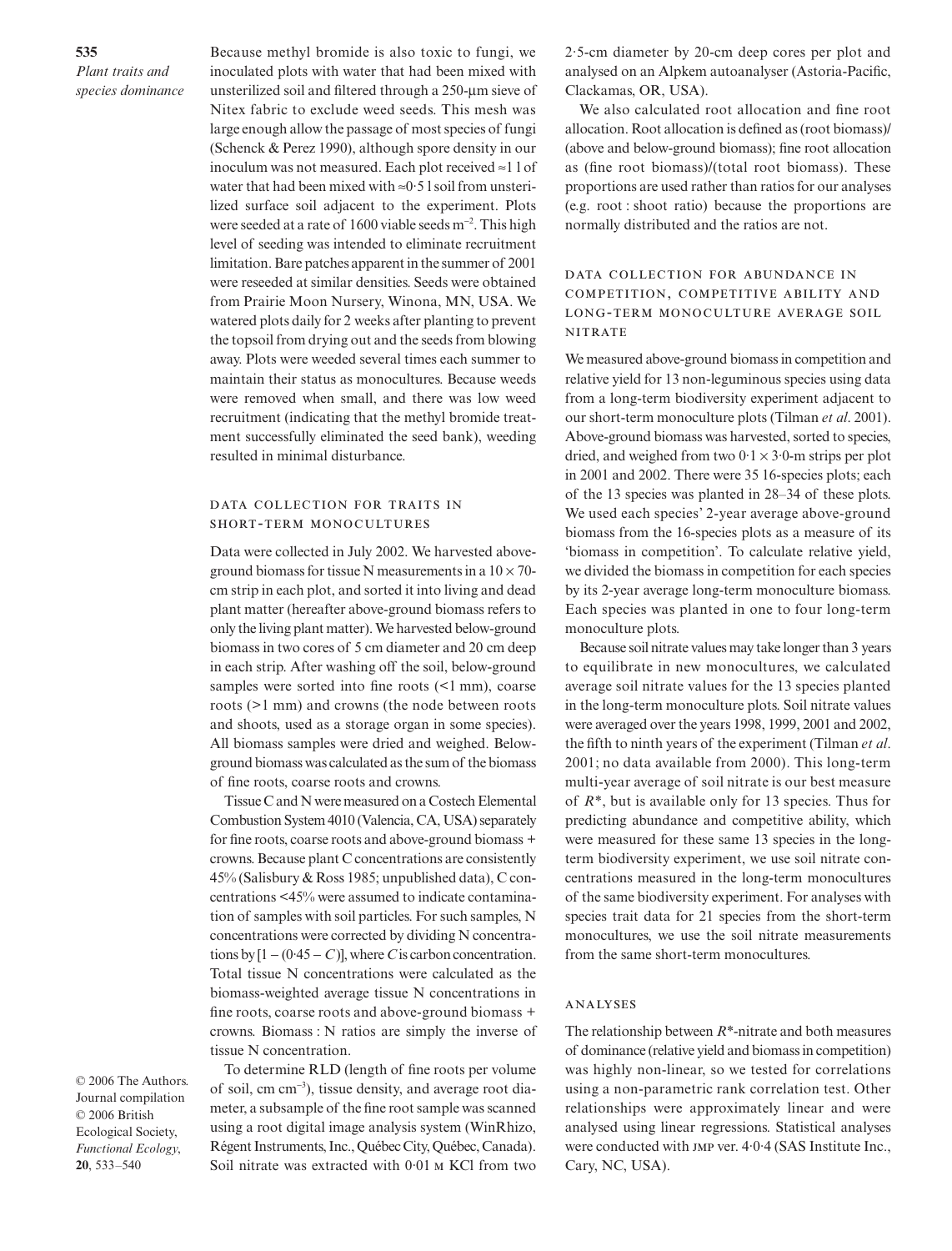**536** *J. Fargione & D. Tilman*



**Fig. 1.** Relative yield and biomass in competition *vs* species traits for 12 species. Relative yield was calculated using averaged data from years 2001 and 2002 of the one- and 16-species plots of an adjacent long-term biodiversity experiment. Soil nitrate is an average from 1998, 1999, 2001 and 2002 from the same long-term biodiversity experiment. See text for further details. Ag, *Andropogon gerardii*; Am, *Achillea millefolium*; As, *Agropyron smithii*; At, *Asclepias tuberosa*; Ec, *Elymus canadensis*; Kc, *Koeleria cristata*; La, *Liatris aspera*; Mf, *Monarda fistulosa*; Pp, *Poa pratensis*; Pv, *Panicum virgatum*; Sn, *Sorghastrum nutans*; Sr, *Solidago rigida*; Ss, *Schizachyrium scoparium*.

# **Results**

*R\**-nitrate was negatively correlated with relative yield and biomass in competition (Fig. 1a,b). The relationship between *R\**-nitrate and both measures of dominance was highly non-linear, so we tested for correlations using a non-parametric rank correlation test (Fig. 1a,b). All dominant species had low *R\**-nitrate concentrations, but species with low relative yield and biomass in competition had a wide range of *R\**-nitrate concentrations. The significant correlations between *R\**-nitrate and

**Table 1.** Simple linear regressions of two measures of species dominance *vs*species traits as measured in short-term monocultures for the 12 species for which all predictor and response variables were available

| Parameter             | Relative yield |                |       | Biomass in competition |                  |       |
|-----------------------|----------------|----------------|-------|------------------------|------------------|-------|
|                       | t              | $\overline{P}$ | $r^2$ | t                      | $\boldsymbol{P}$ | $r^2$ |
| Biomass: N            | 2.12           | 0.060          | 0.31  | 4.63                   | <0.001           | 0.68  |
| Below-ground biomass  | 2.13           | 0.059          | 0.31  | 3.78                   | 0.004            | 0.59  |
| Root length density   | 2.80           | 0.019          | 0.44  | 1.81                   | 0.100            | 0.25  |
| Root tissue density   | 0.89           | 0.392          | 0.07  | 1.60                   | 0.141            | 0.20  |
| Root allocation       | 1.45           | 0.177          | 0.17  | 0.20                   | 0.842            | 0.00  |
| Average root diameter | $-1.2$         | 0.240          | 0.13  | $-0.62$                | 0.551            | 0.04  |
| Fine root allocation  | 0.89           | 0.400          | 0.07  | 0.44                   | 0.671            | 0.02  |
| Above-ground biomass  | $-0.56$        | 0.587          | 0.03  | $-0.03$                | 0.979            | 0.00  |

The relationship between soil nitrate and dominance was non-linear and is presented in Figs 1 and 2. Significant *P* values in bold.

dominance in Fig. 1 used average *R\**-nitrate data from the long-term monocultures. In contrast, the *R\**-nitrate values obtained from a single year in our short-term monocultures were not significantly correlated with relative yield or biomass in competition (Spearman's rank correlation  $P = 0.375$  and 0.142 for relative yield and biomass in competition, respectively).

Of all the traits we measured, the best predictors of relative yield and biomass in competition were RLD and biomass : N, respectively (Fig. 1c,d). Most other traits were poorly correlated with abundance and competitive ability, although below-ground biomass in short-term monoculture was a significant predictor of abundance in competition (Table 1).

We conducted separate linear regressions of *R\**-nitrate on each of eight species traits (Table 2). The traits that best correlated with *R\**-nitrate were fine root allocation, root tissue density, below-ground biomass, and biomass : N, but these correlations were dependent on whether short- or long-term *R\**-nitrate measurement was used as a response variable (Table 2).

We expected that *R\**-nitrate concentrations and RLD would be highly correlated. However, this was not the case: RLD was not a significant predictor of *R\**-nitrate concentrations in short-term monocultures (Fig. 2;  $P =$  $0.14$ ,  $r^2 = 0.11$ ). In our data, the presence of species possessing a combination of low RLD and low *R\** nitrate concentrations contradicted the predicted negative relationship between RLD and *R\**-nitrate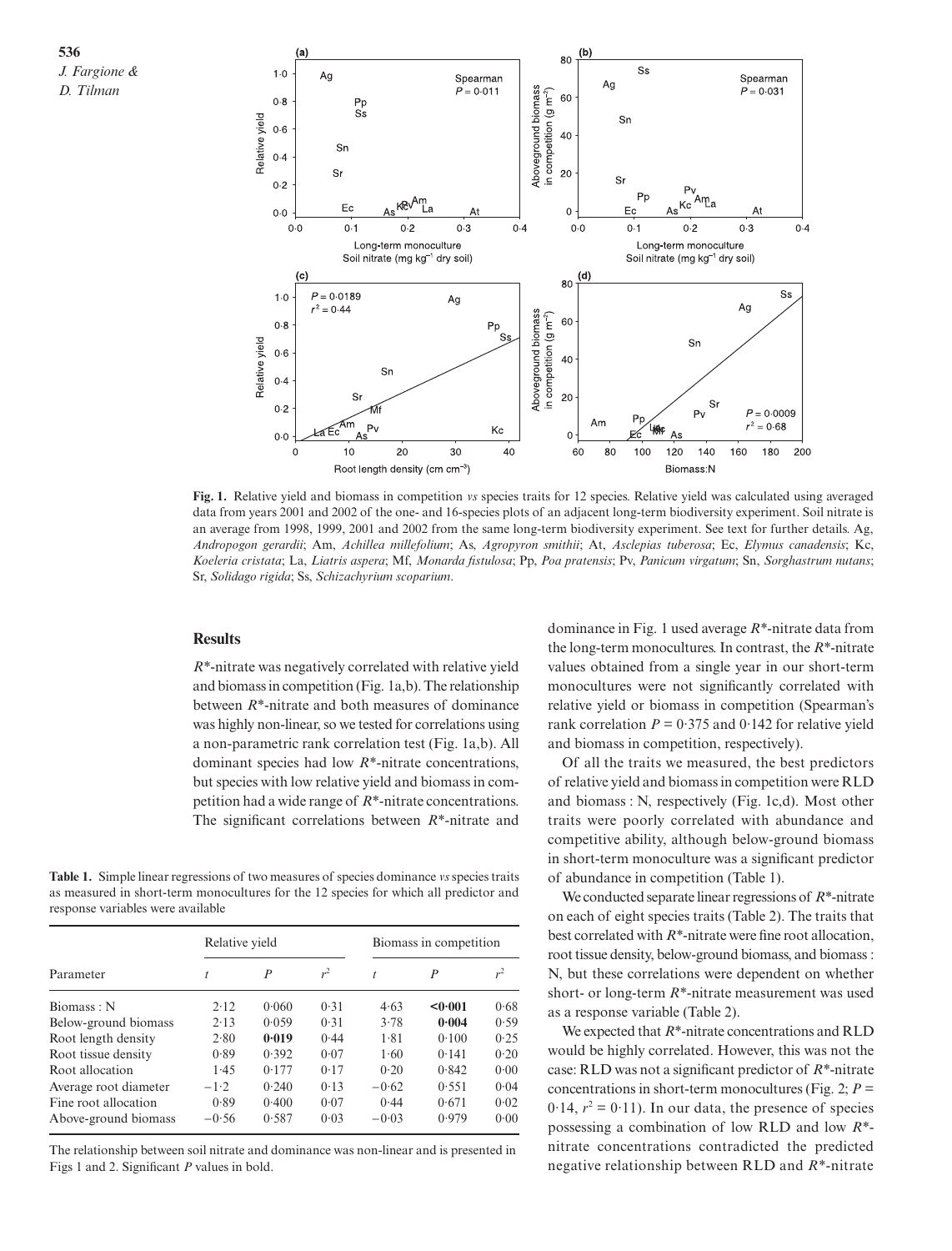**537 Table 2.** Linear regressions of *R\** measured in short- or long-term monocultures *vs Plant traits and*  species traits measured in short-term monocultures

| Parameter             | Short-term<br>monoculture $R^*$ |                  |       | Long-term<br>monoculture $R^*$ |                  |       |
|-----------------------|---------------------------------|------------------|-------|--------------------------------|------------------|-------|
|                       |                                 | $\boldsymbol{P}$ | $r^2$ | t                              | $\boldsymbol{P}$ | $r^2$ |
| Fine root allocation  | $-0.10$                         | 0.919            | 0.00  | $-3.41$                        | 0.008            | 0.56  |
| Root tissue density   | $-0.25$                         | 0.807            | 0.00  | $-2.20$                        | 0.056            | 0.35  |
| Below-ground biomass  | $-2.59$                         | 0.018            | 0.26  | $-0.86$                        | 0.414            | 0.08  |
| Biomass: N            | $-2.55$                         | 0.020            | 0.25  | $-1.18$                        | 0.268            | 0.13  |
| Root length density   | $-1.55$                         | 0.137            | 0.11  | $-0.83$                        | 0.426            | 0.07  |
| Above-ground biomass  | $-0.64$                         | 0.533            | 0.02  | 1.06                           | 0.315            | 0.11  |
| Root allocation       | $1-12$                          | 0.278            | 0.06  | $-0.94$                        | 0.373            | 0.09  |
| Average root diameter | 0.02                            | 0.987            | 0.00  | 0.07                           | 0.944            | 0.00  |

Regressions with *R\** in short-term monocultures included all 21 species; those with *R\** in long-term monocultures included the 11 species for which all predictor and response variables were available. Significant *P* values in bold.



**Fig. 2.** Extractable soil nitrate concentrations *vs* RLD for 21 species; both variables were measured in the short-term monoculture plots. There was no significant linear relationship between these variables ( $P = 0.14$ ,  $r^2 = 0.11$ ). Log transformations did not improve the *r* <sup>2</sup> or *P* of the fit. Spearman's non-parametric rank test was non-significant ( $P = 0.1068$ ). Species abbreviations as in Fig. 1 and Ar, *Agropyron repens*; Bc, *Bouteloua curtipendula*; Bd, *Buchloe dactyloides*; Bg, *Bouteloua gracilis*; Bi, *Bromus inermis*; Cp, *Coreopsis palmata*; Sc, *Sporobolus cryptandus*; Ssp, *Stipa spartina*.

concentrations (however, no species had both high RLD and high *R\**-nitrate). Specifically, removal of *Liatris aspera* from the data set resulted in a significant negative correlation between *R\**-nitrate and RLD  $(P = 0.044, r^2 = 0.21)$ . In a separate analysis of the long-term data from the biodiversity experiment, a negative relationship between root biomass and *R\** nitrate was observed for *R\**-nitrate *vs* root biomass in the biodiversity experiment, when multiple years of data were analysed (Fig. 3). Analyses of single years showed similar trends, but were not significant  $(P > 0.05)$ .

© 2006 The Authors. Journal compilation © 2006 British Ecological Society, *Functional Ecology*, **20**, 533–540

To explore the repeatability of *R\**-nitrate measurements, we compiled data on soil nitrate concentrations for 22 non-leguminous species that were planted in monocultures in at least two experiments at Cedar Creek (Fig. 4). Although variation among experiments was high, there are still significant differences among species in

their *R\**-nitrate concentrations. Significant differences among species were found in studies reporting data from a single experiment (Tilman & Wedin 1991b; Craine *et al*. 2002; Fargione *et al*. 2003), and we found significant differences among species using only the averages reported in Fig. 4 (42 of 253 pairwise comparisons were significant at *P* < 0·05; this many significant differences would happen by chance with a probability of only  $1 \times 10^{-11}$ ).

We compared the coefficient of variation of each species' *R\**-nitrate and RLD values in their five short-term monoculture replicates. Comparing all 21 species in a matched-pairs comparison, RLD was less variable than *R\**-nitrate (*P <* 0·0001). The coefficient of variation for *R\**-nitrate was, on average, 3·8 times larger than for RLD. For each of the 21 species, RLD was less variable than *R\**-nitrate. In our study, the higher variation in *R\**-nitrate could be associated both with higher heterogeneity for soil nitrate than for RLD, and with the smaller area sampled for *R\**-nitrate (the 3140  $\text{cm}^3$  sampled for RLD was 4.1 times greater than the soil volume sampled for *R\**-nitrate).

### **Discussion**

Species with high relative yield and biomass in competition had low *R\**, as measured by soil nitrate concentrations in long-term monocultures. This suggests that the dominant species in this community are those that are most efficient at acquiring and using the primary limiting resource. Although there was substantial residual variation in both response variables, all the dominant species had low *R\**-nitrate. In addition, biomass : N and RLD were the best predictors of relative yield and biomass in competition, respectively. In total, our results suggest that these species characteristics may provide a useful predictor of dominance on low-N soils.

Surprisingly, biomass in competition was uncorrelated with above-ground biomass in short-term monoculture (Table 1; similar results were found using long-term monoculture biomass, data not shown). This suggests that abundance is more strongly influenced by interactions with other species, such as competition, than by the factors controlling abundance in monoculture, and is consistent with our result that traits associated with competitive ability can predict species abundance. More generally, our results suggest a positive correlation between competitive ability and species abundance.

Low *R\**, high RLD, and high biomass : N may be part of a suite or 'syndrome' of plant traits that lead to dominance in low-N systems. Our results are consistent with research on the traits of species successful in nutrientpoor habitats (Grime 1979; Chapin 1980; Aerts & Chapin 2000). Species that have high biomass : N and high allocation to roots can produce more roots per unit N, and will therefore achieve a higher equilibrial root biomass in monoculture (Tilman 1990). Species with thinner roots have greater RLD than species with thicker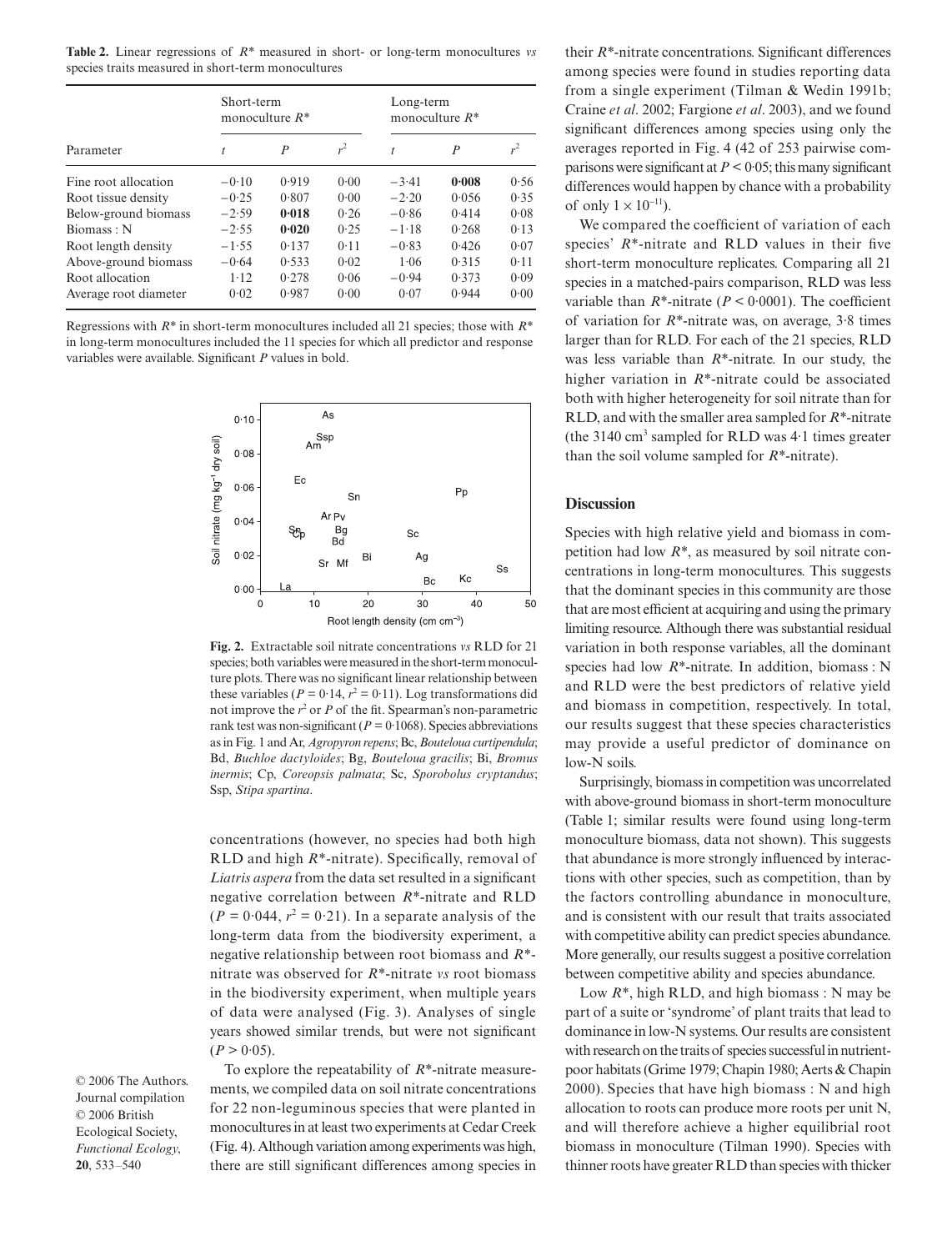

**Fig. 3.** Extractable soil nitrate concentrations *vs*root biomass for 12 species; both variables were measured in the long-term monoculture plots of the biodiversity experiment. Each point represents the value (average of one to four monocultures) for one species from a single year 1997, 1998, 1999, 2001 and 2002. Species abbreviations as in Fig. 1.



Tilman & Wedin (1991b); E111, Craine et al. (2002); long-term monocultures: E120, Tilman *et al.* (2001); E123, Tilman *et al.* (1996); E141, (Reich *et al.* (2001); short-term monocultures: E147, this paper. Species are as listed in Figs 1 and 2, plus *Asclepias* Ecological Society, *tuberosa* and *Aster azureus*.**Fig. 4.** Adjusted extractable soil nitrate concentrations from monocultures of 22 species that occurred in two or more of six experiments at Cedar Creek, sorted in order of increasing average concentration. Because sites differ in fertility, we used mean pairwise differences to adjust all values to be comparable with the values for the long-term monocultures (values used in Fig. 1). Species from experiments that differed from the long-term monocultures were adjusted as follows; +0·0996 for short-term monocultures; –0·0490 for E55; –0·0919 for E123; +0·0969 for E141. Soils in all experiments were extracted with 0·01 M KCl, except for E141 (1 M KCl). References for experiments: E55,

roots (Eissenstat 2000; Wahl & Ryser 2000). Species with high biomass : N ratios also tend to have long-lived tissues (Reich *et al*. 1997). Rates of herbivory on most of these species have been measured under laboratory conditions, and have been shown to be lower for the more abundant, lower tissue-N species (Burt-Smith *et al*. 2003). This suite of traits – including high biomass : N, high fine root allocation, long-lived tissues, and low herbivory – should all lead to high standing biomass, high RLD, low *R\**, and therefore high competitive ability.

Many studies linking traits with abundance do so across environmental gradients rather than within a habitat, or link traits with abundance or growth rate in short-term bioassays rather than with abundance of species in established field communities. Still, a number of studies have tried to link species traits with abundance in the field. Reader (1998) found significant correlations between the relative abundance of seven species in an infertile abandoned pasture and five of nine traits studied. High root : shoot ratio was correlated with abundance, while root biomass and tissue N concentrations were not. In addition, slow growth rate, low shoot biomass, low herbivory and high mycorrhizal infection were associated with high abundance. Mamolos *et al*. (1995) found that abundance was correlated with tissue N concentrations in an infertile Mediterranean grassland, although above-ground biomass of species significantly differed among years, and these correlations were not found in all years. Tsialtas *et al*. (2001) found that abundance in a Mediterranean grassland was correlated with  $\delta^{13}$ C values, indicating that species with higher water-use efficiency were more abundant. Epp & Aarssen (1989) found no relationship between relative abundance of 10 species and five traits in an abandoned hayfield, although they measured traits of seeds and growth rather than roots or nutrients. Theodose *et al*. (1996) found that, for 13 species of tundra plants, high relative abundance was correlated with high root : shoot ratio and total biomass of individual plants, but not with <sup>15</sup>N-uptake rates or tissue N concentrations. Harpole & Tilman (2006) found that, for 27 prairie plants, the relationship between *R\** and abundance changed predictably over successional time and with N addition. Thus, although the specific traits differed among studies, a growing number of studies, including this one, have found that traits associated with efficient acquisition and use of limiting resources are correlated with species abundance. Additional studies in this area will allow analysis of the conditions under which different traits predict species abundance.

The best correlation between *R\**-nitrate and species traits was between *R\**-nitrate in long-term monocultures and allocation to fine roots (Table 2). This pattern was largely driven by *Panicum virgatum*, which had the highest *R\**-nitrate and the lowest allocation to fine roots. We expected RLD to be well correlated with *R\** nitrate levels because RLD has been shown to predict efficiency of N uptake (Hodge *et al*. 1999; Robinson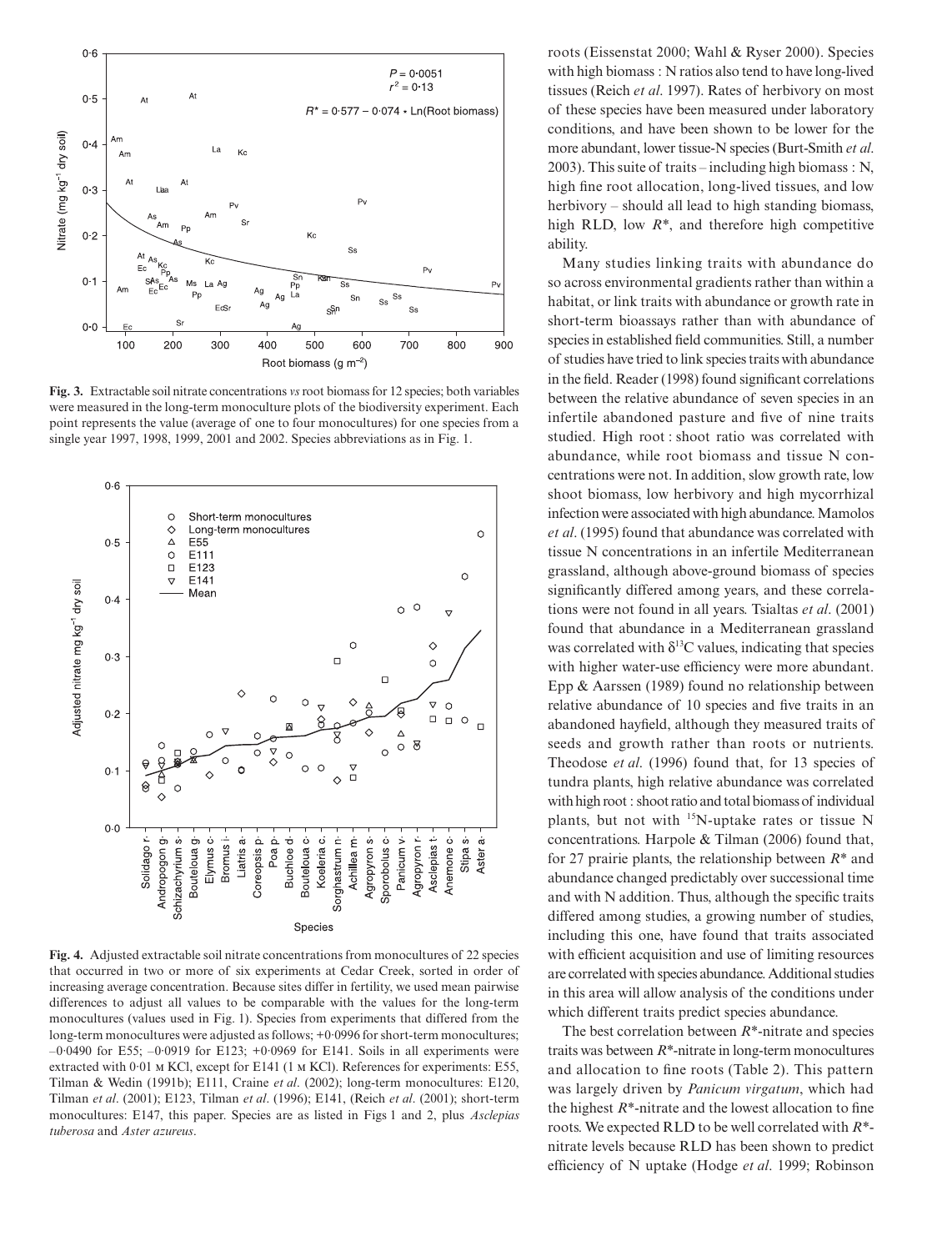**539** *Plant traits and species dominance* *et al*. 1999). *R\**-nitrate and RLD were uncorrelated in the short-term monocultures (Fig. 2), and *R\**-nitrate and root biomass were significantly correlated when multiple years of data were available, with an  $r^2$  of 0.13 (Fig. 3). There are two factors that could contribute to the poor correlation between RLD and *R\**-nitrate. First, soil nitrate concentrations are notoriously heterogeneous in space (varying both on the scale of centimetres and between plots) and time (varying seasonally, interannually and with precipitation) (Robertson *et al*. 1988; Davidson *et al*. 1990; Robertson & Gross 1994, Cain *et al*. 1999; Hook & Burke 2000). Obtaining a consistent average value for a species can be difficult because of this heterogeneity, especially with few replicate plots, or with few soil samples per plot.

In addition to sampling problems, there are several possible mechanisms for how species could cause low *R\**-nitrate despite having low RLD, such as occurred especially for *L. aspera* and also possibly for *Solidago rigida* in our data (Figs 2 and 4). It is interesting to note that, in an adjacent experiment, *S. rigida* and *Achillea millefolium* had a high fraction of cell-soluble C, low net mineralization rates, and low levels of soil nitrate, suggesting that root exudates or decomposing roots could promote immobilization (Dijkstra *et al*., 2006). However, we note that these species have low abundance in the presence of other species, suggesting that reducing soil nitrate via immobilization does not allow a species to become abundant in mixture. Thus these species may shift N from the soil nitrate pool to the microbial pool, but do not prevent competitors from obtaining N when it is remineralized. In contrast, successful competitors in our system had, as predicted by resource-competition theory, efficient nutrient acquisition, use and retention, all of which increase the size of that plant species' N pool rather than the microbial N pool.

Although *R\** and species traits explained some of the variation in species dominance, other unmeasured factors may influence species interactions in the field. For example, seed size (Gross & Werner 1982); phenology; rooting depth (McKane *et al*. 1990); ability to access atmospheric N; limitation by other resources such as phosphorus, light or water (Tsialtas *et al*. 2001); and interactions mediated by herbivores, pathogens or symbiotic fungi may all influence species abundance (Carson & Root 2000; Packer & Clay 2000; Klironomos 2002; Bever 2003). These factors, along with species differences in uptake capacity per unit root length and differences in N demand, may explain some of the residual variance in our data. For example, we found that *Koeleria cristata* had high RLD but low relative yield. This species is a short-statured, early season  $C_3$ grass with relatively shallow roots. It is possible that the timing or depth of nutrient uptake, a high percentage of inactive roots, poorer water-use efficiency compared with the  $C_4$  grasses, or shading due to short stature may explain why its relative yield is low despite the values of its *R\** and RLD.

© 2006 The Authors. Journal compilation © 2006 British Ecological Society, *Functional Ecology*, **20**, 533–540

#### **Conclusion**

Soil nitrate in long-term monoculture, a measure of *R\**, was significantly correlated with relative yield and abundance. In addition, the traits that best predicted relative yield and abundance were RLD and biomass : N, respectively. Biomass : N, below-ground biomass and fine root allocation were correlated with lower *R\**. This suggests that the dominant species in this Nlimited community were those that were most efficient at acquiring, using and retaining limiting resources. The dominant competitors in our system all have high biomass : N (use N efficiently), have thin roots, and maintain high RLD and low soil nitrate concentrations in monocultures. Our results suggest that species functional traits may provide a useful predictor of species dominance in N-limited systems. The generally positive correlation between traits associated with competitive ability and species abundance suggests a strong role for competition in community assembly (Harpole & Tilman 2006).

#### **References**

- Aarssen, L.W. & Epp, G.A. (1990) Neighbour manipulations in natural vegetation: a review. *Journal of Vegetation Science* **1**, 13–30.
- Aerts, R. & Chapin, F.S. III (2000) The mineral nutrition of wild plants revisited: a re-evaluation of processes and patterns. *Advances in Ecological Research* **30**, 1–67.
- Bever, J.D. (2003) Soil community feedback and the coexistence of competitors: conceptual frameworks and empirical tests. *New Phytologist* **157**, 465–473.
- Burt-Smith, G.S., Grime, J.P. & Tilman, D. (2003) Seedling resistance to herbivory as a predictor of relative abundance in a synthesised prairie community. *Oikos* **101**, 345–353.
- Cain, M.L., Subler, S., Evans, J.P. & Fortin, M.J. (1999) Sampling spatial and temporal variation in soil nitrogen availability. *Oecologia* **118**, 397–404.
- Carson, W.P. & Root, R.B. (2000) Herbivory and plant species coexistence: community regulation by an outbreaking phytophagous insect. *Ecological Monographs* **70**, 73–99.
- Chapin, F.S. III (1980) The mineral nutrition of wild plants. *Annual Review of Ecology and Systematics* **11**, 233–260.
- Craine, J.M., Tilman, D., Wedin, D., Reich, P., Tjoelker, M. & Knops, J. (2002) Functional traits, productivity and effects on nitrogen cycling of 33 grassland species. *Functional Ecology* **16**, 563–574.
- Davidson, E.A., Stark, J.M. & Firestone, M.K. (1990) Microbial production and consumption of nitrate in an annual grassland. *Ecology* **71**, 1968–1975.
- Dijkstra, F.A., Hobbie, S.E. & Reich, P.B. (2006) Soil processes affected by 16 grassland species grown under different environment conditions. *Soil Science Society of America Journal* **70**, 770–777.
- Eissenstat, D. (2000) Root structure and function in an ecological context. *New Phytologist* **148**, 353–354.
- Epp, G.A. & Aarssen, L.W. (1989) Predicting vegetation patterns from attributes of plant growth in grassland species. *Canadian Journal of Botany* **67**, 2953–2959.
- Fargione, J. & Tilman, D. (2002) Competition and coexistence in terrestrial plants. *Competition and Coexistence, Vol. 161* (eds U. Sommer & B. Worm), pp. 165–206. Springer-Verlag, Berlin.
- Fargione, J., Brown, C. & Tilman, D. (2003) Community assembly and invasion: an experimental test of neutral versus